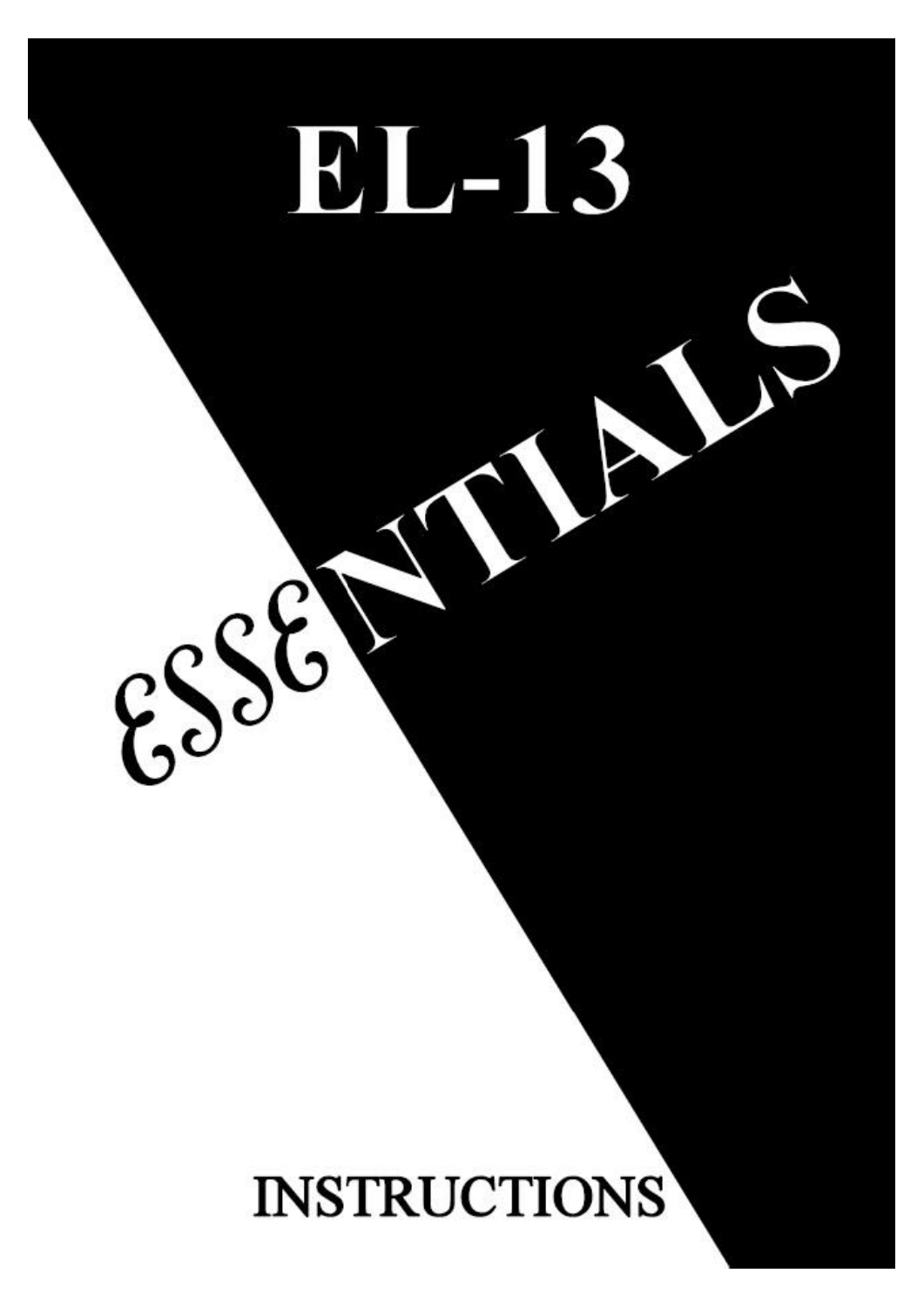#### **CONTENTS.**

| <b>Statutory Warnings</b>          | Pg2  | <b>Control Panel</b>                      | Pg11        |
|------------------------------------|------|-------------------------------------------|-------------|
| <b>Technical Data</b>              | Pg5  | Ovens, Grill &<br><b>Warming Cupboard</b> | Pg12        |
| Unpacking your<br>New Cooker       | Pg5  | Induction Zone                            | Pg15        |
| Installation                       | Pg5  |                                           |             |
| Connecting your<br>Cooker          | Pg6  | Cast Iron Hotplate                        |             |
| <b>Before Using Your</b><br>Cooker | Pg6  | <b>Oven Steam Vents</b>                   | Pg19        |
| Your Cooker                        | Pg7  | Caring for your Esse                      | <b>Pg20</b> |
| Spacing &<br><b>Dimensions</b>     | Pg8  | Extraction                                | Pg21        |
| Commissioning<br>Checklist         | Pg10 | Guarantee                                 | Pg22        |

#### **STATUTORY WARNINGS**

Please read these operating instructions carefully for full information on the safe installation, use and care of your new Esse appliance.

This appliance must be correctly installed in accordance with the manufacturer's instructions by a suitably qualified person.

We cannot accept responsibility for damage to persons or items due to poor or incorrect installation of this appliance.

Make sure that the voltage and frequency of the mains supply correspond to the details on the cooker data plate which is located on the inside of the plate warming cupboard door.

Maintenance and servicing work must only be carried out after the power supply has been disconnected by switching off at the socket and removal of both plugs.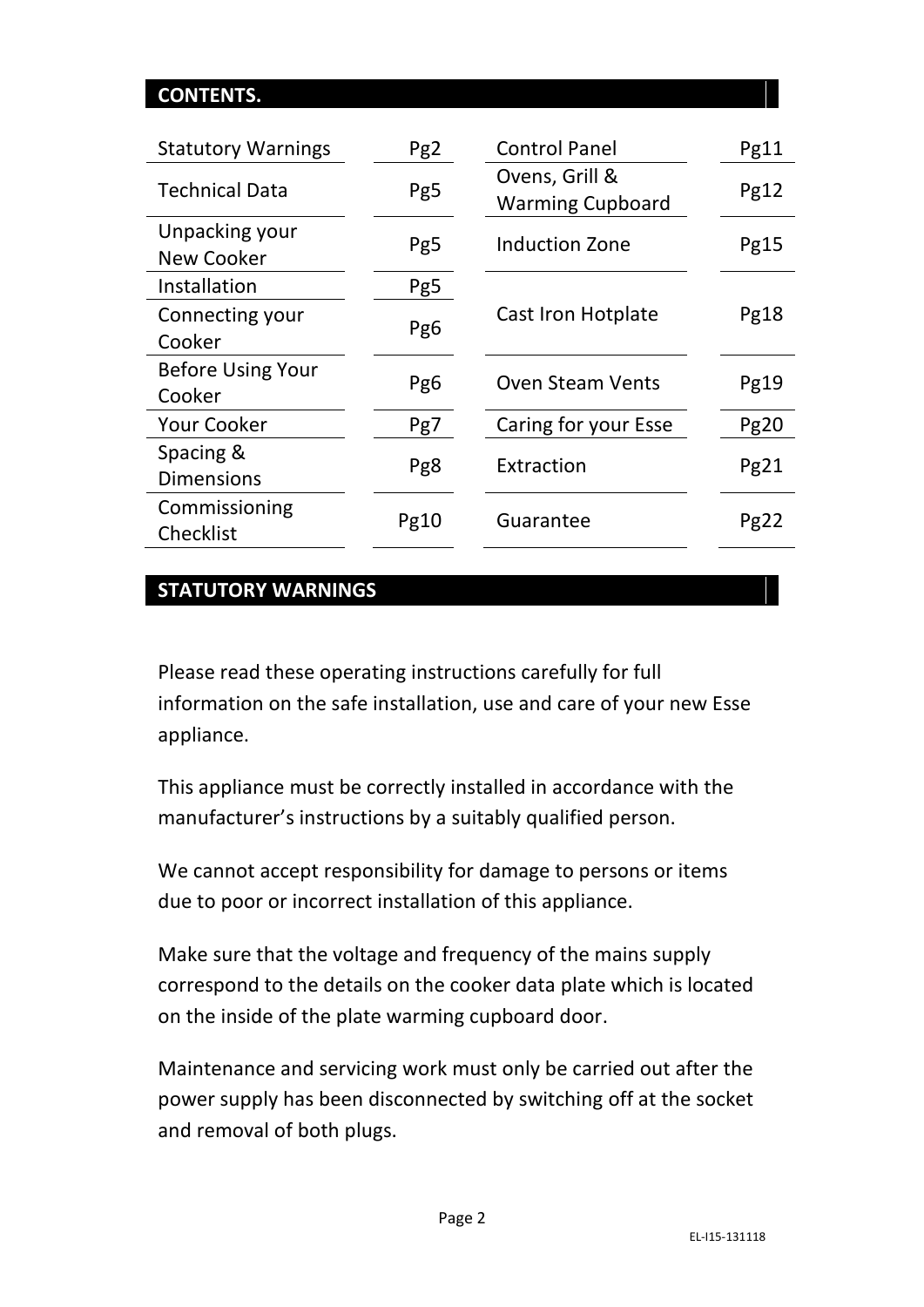Due to our policy of continuous innovation, we reserve the right to adjust or modify our product without prior notification.

Do not let children near the oven during use to avoid the danger of burns or injury. Use of the appliance by the elderly or infirm should be supervised.

| <b>NOTE</b> | An electromagnetic field is generated when the<br>induction hob is activated. Although unlikely that<br>this could affect a pacemaker of other medical<br>device, we recommend that individuals with these<br>devices consult the device manufacturer or your |
|-------------|---------------------------------------------------------------------------------------------------------------------------------------------------------------------------------------------------------------------------------------------------------------|
|             | doctor if you have concerns.                                                                                                                                                                                                                                  |
|             | The appliance and its accessible parts become hot                                                                                                                                                                                                             |
|             | during use. Care should be taken to avoid touching                                                                                                                                                                                                            |
|             | heating elements. Children less than 8 years of age                                                                                                                                                                                                           |
| WARNING     | shall be kept away unless continuously supervised.                                                                                                                                                                                                            |

This appliance can be used by children aged from 8 years and above and persons with reduced physical, sensory or mental capabilities or lack of experience and knowledge if they have been given supervision or instruction concerning use of the appliance in a safe way and understand the hazards involved. Children shall not play with the appliance. Cleaning and user maintenance shall not be made by children without supervision.



Unattended cooking on a hob with fat or oil can be dangerous and may result in fire, **NEVER** try to extinguish a fire with water, instead switch off the appliance, cover the flame with a lid or use a fire blanket.



Danger of fire: do not store items on the cooking surfaces.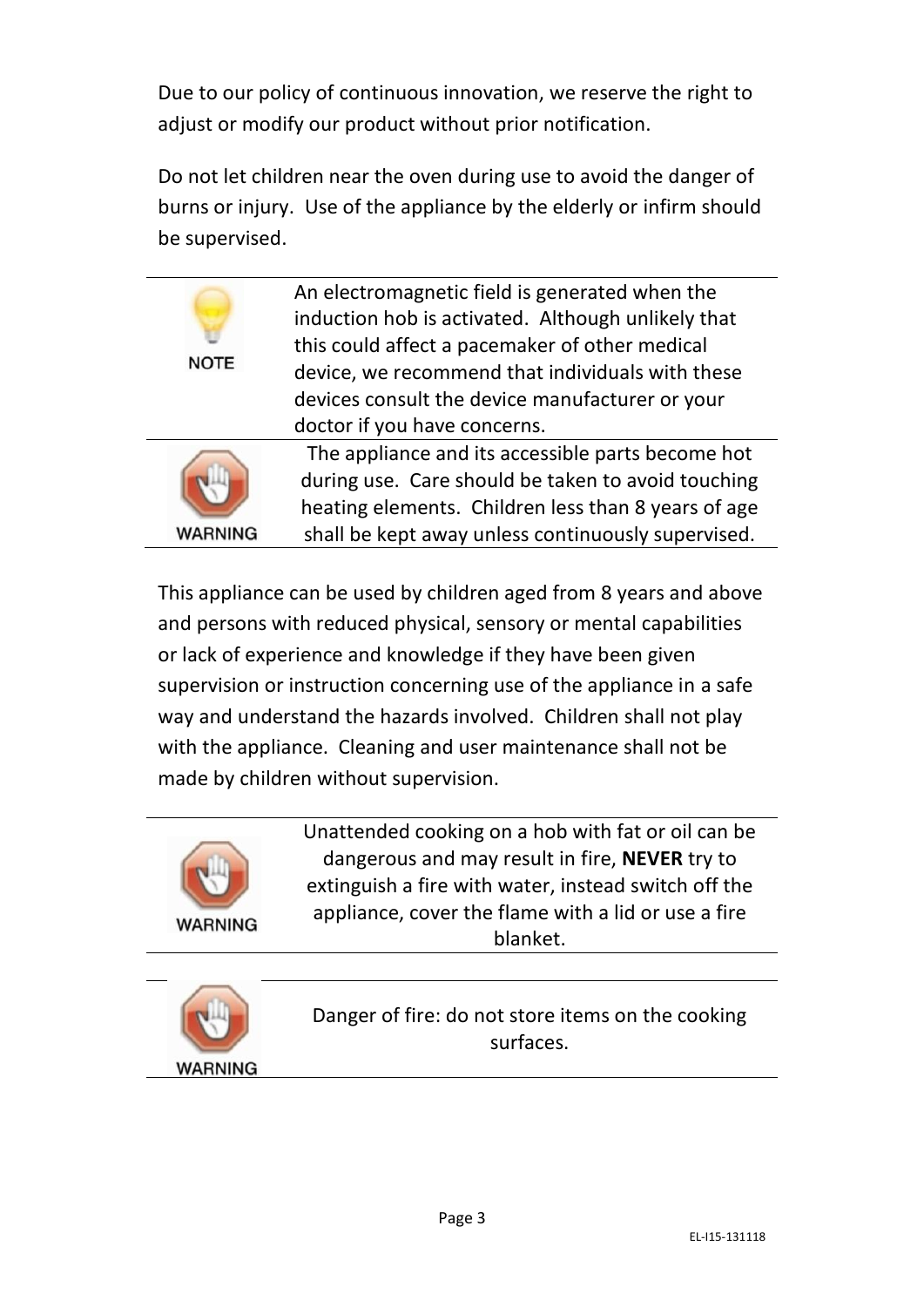

If the Induction zone glass is cracked or broken the cooker **MUST NOT BE CONNECTED** and no part of it may be used. Switch off and unplug the appliance to avoid possibility of electric shock.

Metallic objects such as knives, forks, spoons and lids should not be placed on the hob surface since they can get hot.

Any spillages on the heat conserving lids should be removed from the lid before opening.

Do not use Steam cleaners to clean any part of this appliance.

This appliance is not intended to be operated by means of an external timer or separate remote-control.

This appliance can slip if placed on a raised platform.

If the any of the supply cords are damaged, it must be replaced by the manufacturer, its service agent or similarly qualified persons in order to avoid a hazard.

**Induction Zone:** After use, switch off the hob element by its control and do not rely on the pan detector.

During cooking, food naturally produces steam, which is vented away to prevent excessive build-up within the ovens. As steam can condense to water droplets on the cooler outer trim of the oven, it may be necessary during cooking to wipe away any moisture with a soft cloth. This will also help to prevent soiling and discolouration of the oven exterior by cooking vapours.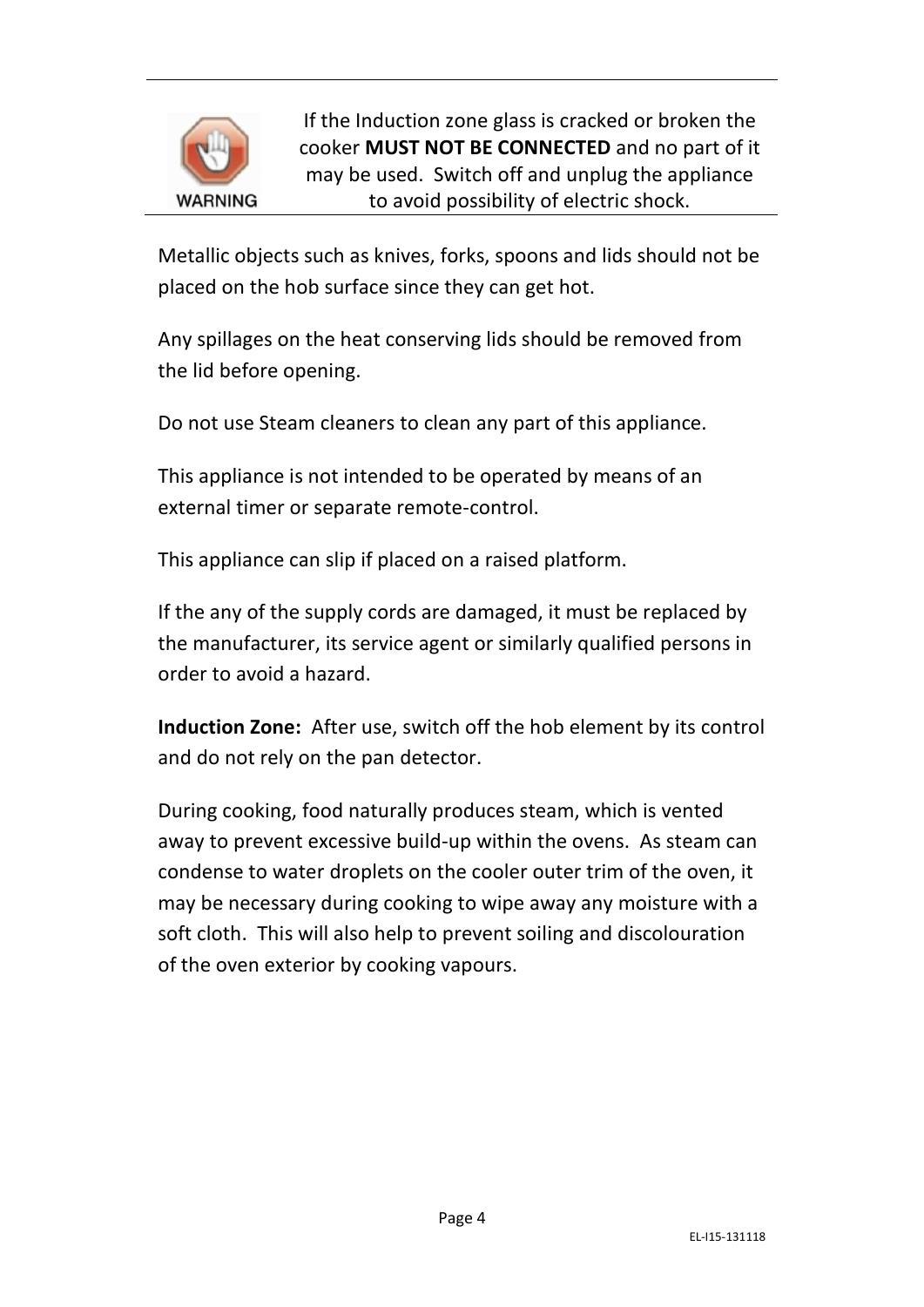#### **TECHNICAL DATA**

#### Fig.1 EL Cooker data plate

| <b>Manufacturer:</b> | <b>Esse Engineering Ltd</b><br>Long Ing, Barnoldswick, Lancashire, BB18 6BN, England |                   |           |  |
|----------------------|--------------------------------------------------------------------------------------|-------------------|-----------|--|
| Type: Esse Cooker    |                                                                                      | Model: "EL13 AMP" |           |  |
| Voltage              | 230 Volts                                                                            | Input             | 2 X 13Amp |  |
| Supply               | 50 Hz $\sim$                                                                         |                   |           |  |
| Serial No: EL-       |                                                                                      |                   |           |  |

The cooker data plate is located on the inner door panel of the plate warming cupboard.

#### **UNPACKAGING YOUR NEW COOKER.**

Unpack your New Esse Cooker, removing all of the outer packing and accessories from the top and bottom ovens, including protective film on the door liners. At this time please examine the cooker for any damage to the enamel finish and hob glass.

Any damage to the cooker or anything missing, please contact your supplier for advice.

We ask that you dispose of any packaging in a safe responsible manner and recycle where possible.

#### **INSTALLATION.**

#### **You must be aware of the following safety requirements & regulations:**

This appliance shall be installed in accordance with the regulations in force and in a well-ventilated space.

Read the instructions before installing or using this appliance.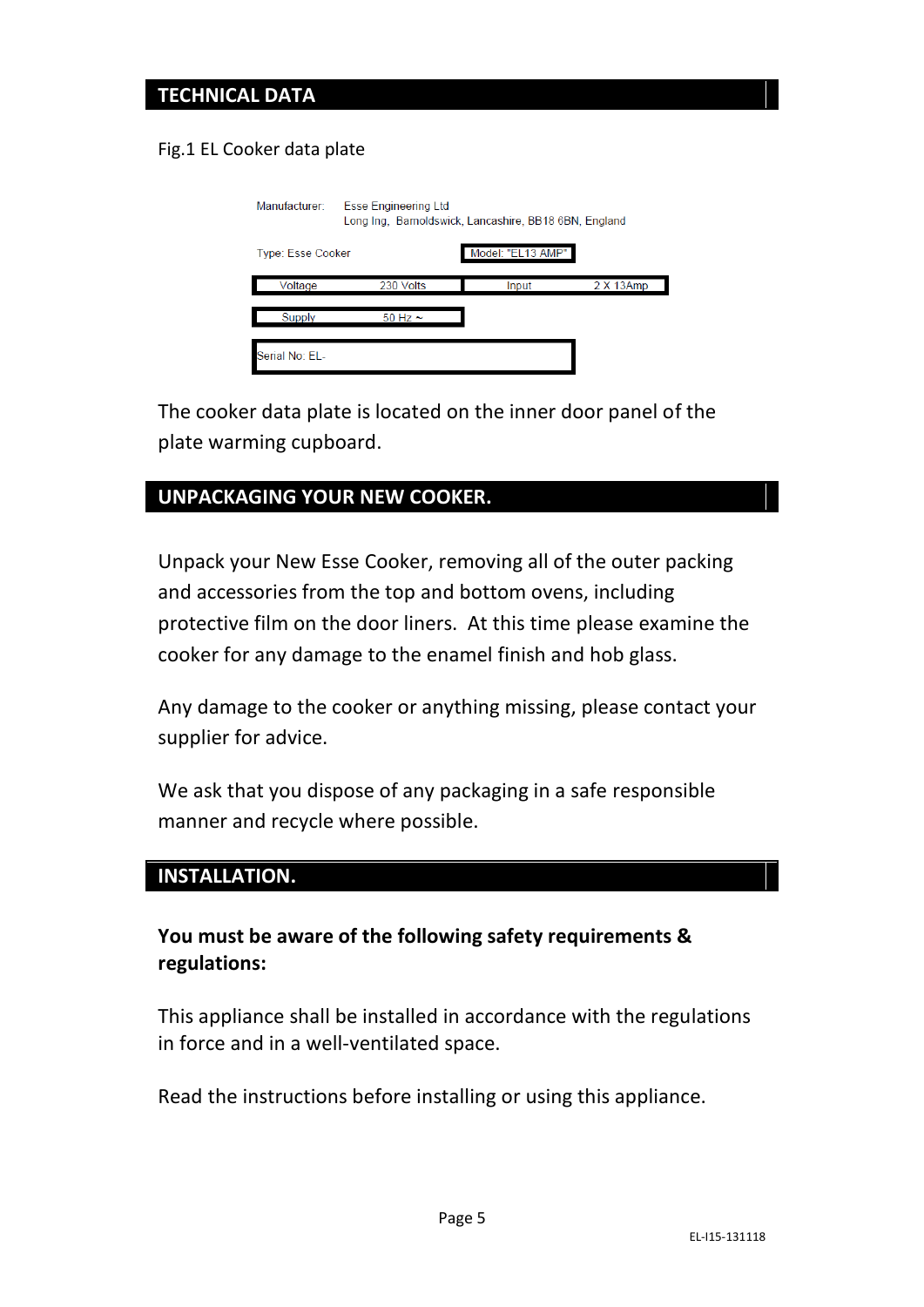The cooker must be installed in accordance with: All relevant British Standards / Codes of Practice and the relevant Building / IEE regulations

#### **Location of the Oven**

This appliance is designed for domestic cooking only. Use for any other purpose could invalidate any warranty or liability claim.

#### **CONNECTING YOUR COOKER**

For your own safety we recommend that a competent person installs your cooker. This cooker is designed to be installed using two standard 13 Amp plugs. A qualified electrician is not required.

#### **Electrical connection**

Ovens with a three-pole power supply cable are designed to operate with alternated current at the supply frequency and voltage indicated on the data plate (located on the inner door panel of the lower right hand oven door).

#### **Connecting the power supply cable to the mains**

The appliance is supplied fitted with two 1.5 metre cables and two normalized 13 amp plugs which correspond to the load indicated on the data plate. Before making the connections check that: the circuit breakers or fuses of the home system can support appliance load (see data plate); the power supply system has a sufficient earth connection which complies with the provisions of current regulations and the law; there is easy access to the socket. Do not use reducers or adapters as these could cause heating or burning.

#### **BEFORE USING YOUR COOKER**

Remove plastic protective covers from inner door panels; lift up lids and hinge covers.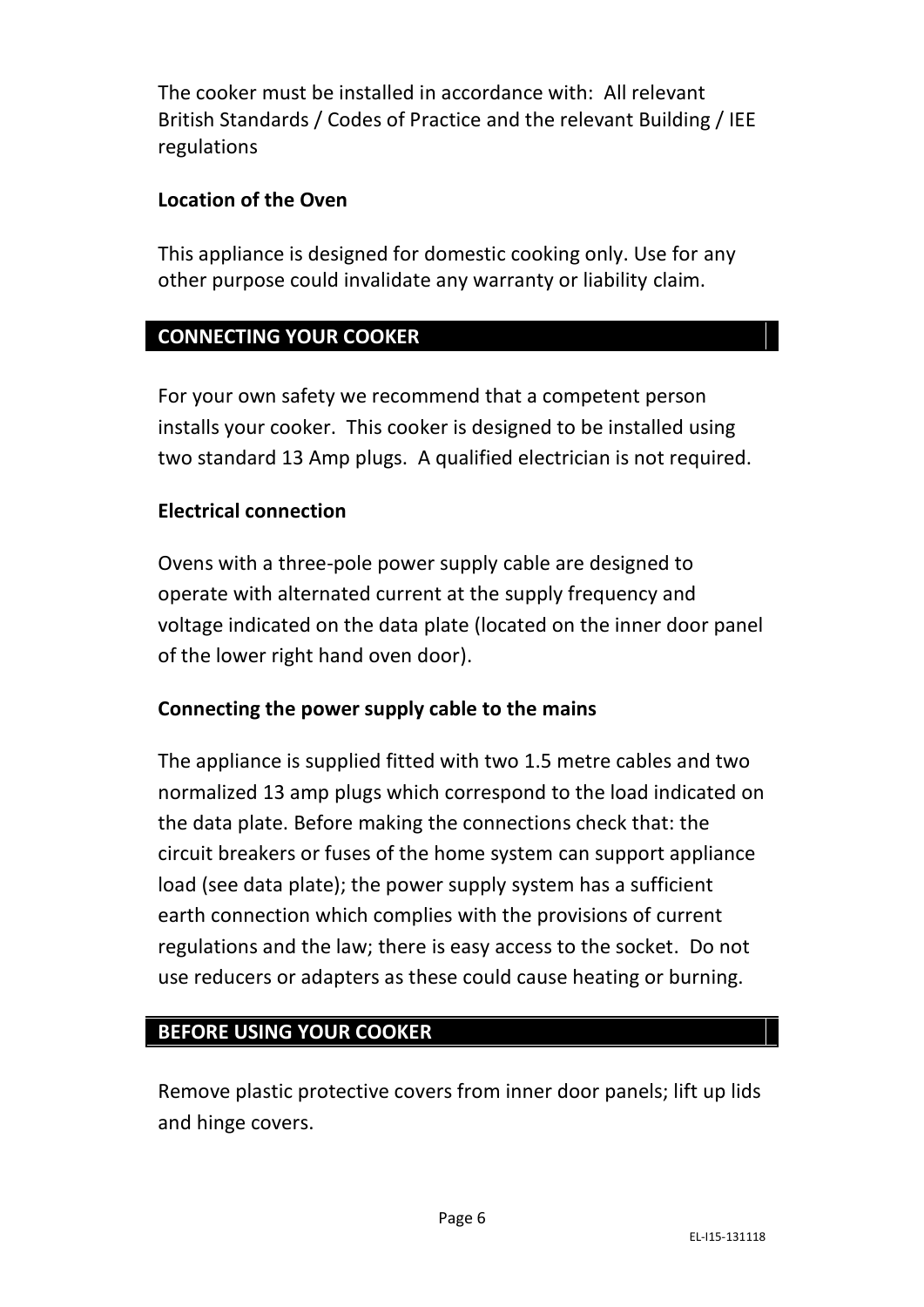Before you cook for the first time, it is recommended that both ovens be switched on to the highest setting for about an hour to burn off any initial odours

The grill should also be turned on for 15 minutes with the top oven door left open, before it is used for the first time.

#### **YOUR COOKER.**

Fig.2 EL Cooker



| 1              | PLATE WARMING CUPBOARD.      |
|----------------|------------------------------|
| $\overline{2}$ | <b>CONTROL PANEL.</b>        |
| 3              | <b>INDUCTION ZONE.</b>       |
| 4              | <b>HEAT CONSERVING LIDS.</b> |
| 5              | CAST IRON HOTPLATE.          |
| 6              | TOP OVEN & GRILL.            |
| 7              | BOTTOM OVEN.                 |
|                |                              |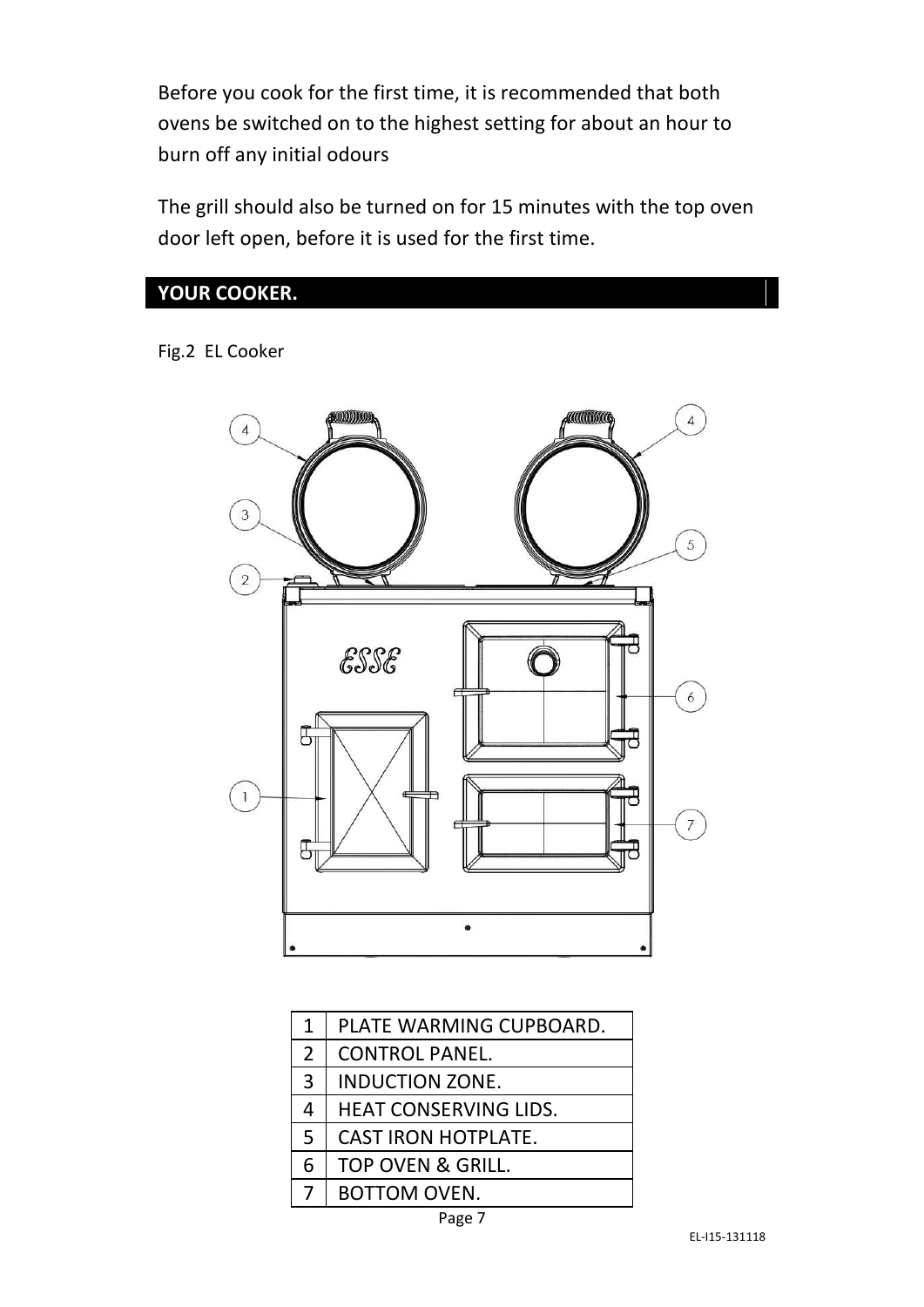#### **SPACING AND DIMENSIONS.**

Fig. 3 EL Cooker Dimensions



 $\ddot{\circ}$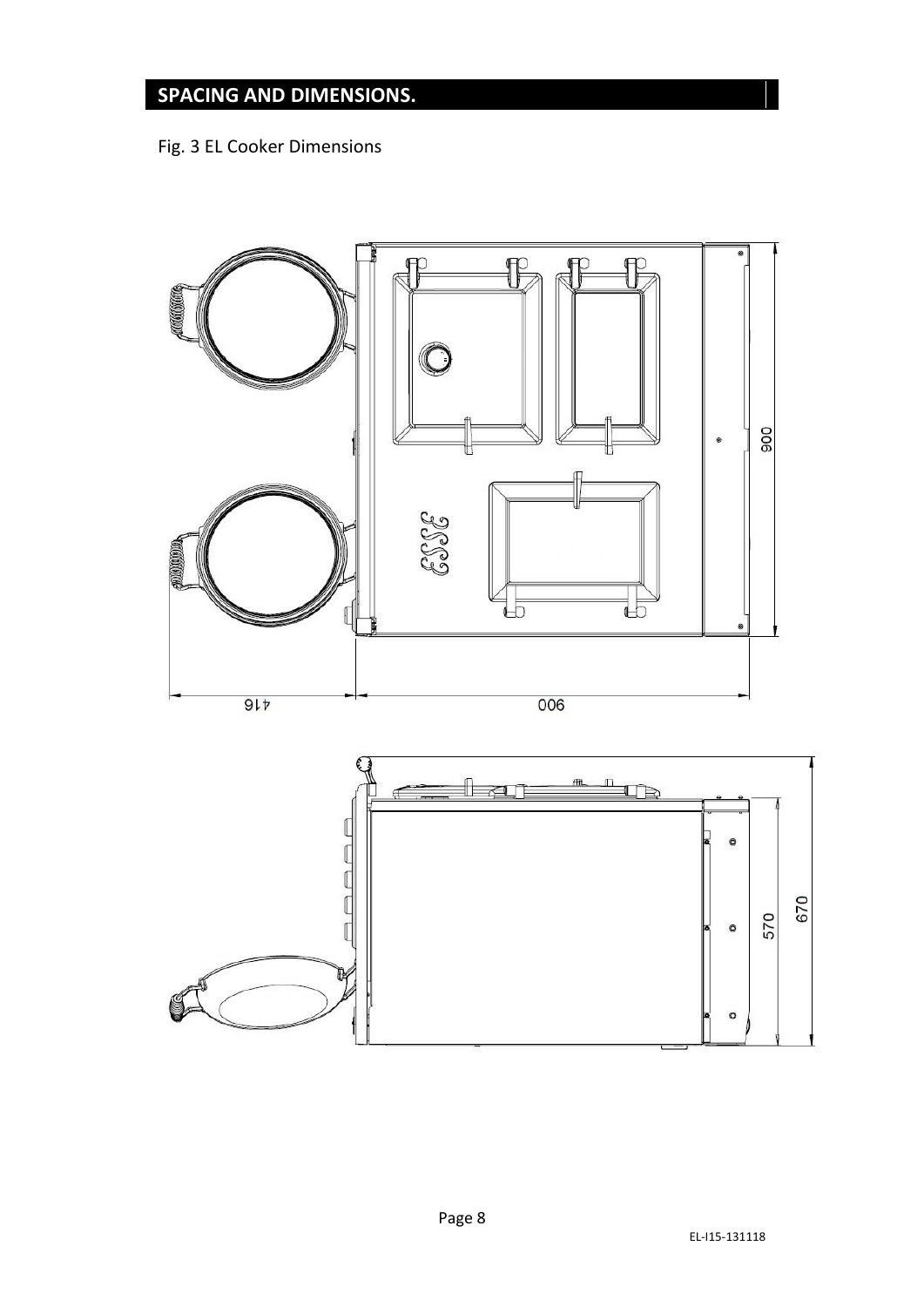The cooker is not to be grouted or sealed at the back or sides of the worktop as if any maintenance is required the cooker will have to be pulled away from the wall at the rear. This is to allow the cooker top to be lifted.

The cooker weighs 327kg and so the floor must be capable of withstanding the load.

Make sure the cooker is level, use packing pieces if necessary.

The cooker does not require access via the side panels once it is installed, however we do ask that a 10mm gap is provided at the rear of the cooker and a 3mm gap between the cooker sides and any adjoining non-combustible work surfaces that may be fitted is provided, this is to allow for the safe removal of the top plate should this be required at a later date. If the adjoining work surfaces are combustible, a 20mm gap is required.

It is not recommended that any wall cupboards are fitted above the cooker as steam may cause damage.



Before using your cooker remove plastic protective covers from inner door panels; lift up lids and hinge covers.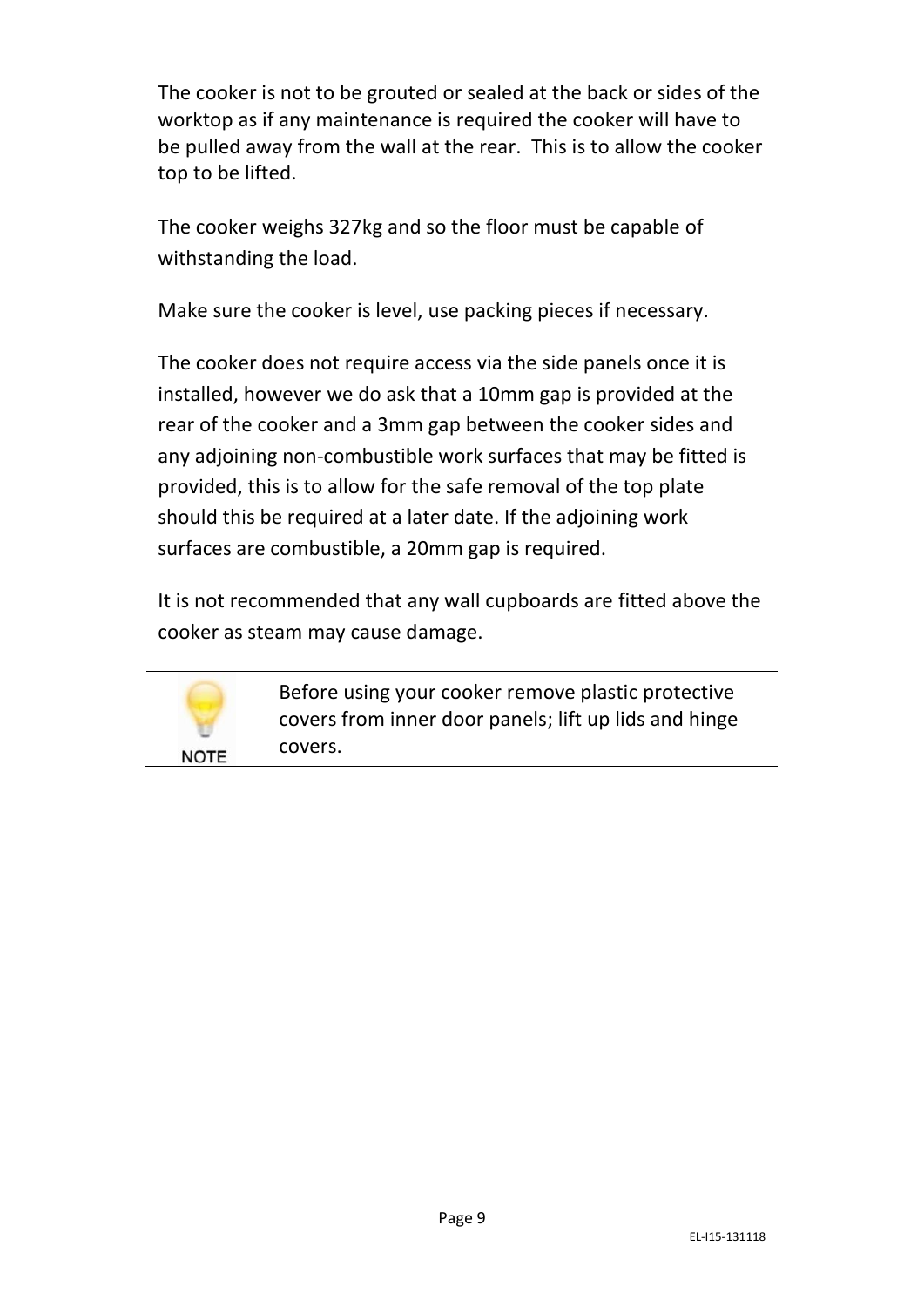#### **COMMISSIONING CHECKLIST**

To assist with any potential guarantee claim please complete the following information:-

#### **To be completed by the installer.**

| Dealer the appliance was purchased from:                                |     |    |  |
|-------------------------------------------------------------------------|-----|----|--|
| Name:                                                                   |     |    |  |
| Address:                                                                |     |    |  |
|                                                                         |     |    |  |
| Telephone No:                                                           |     |    |  |
|                                                                         |     |    |  |
| <b>ESSENTIAL information:</b>                                           |     |    |  |
| Date Installed                                                          |     |    |  |
| Model Description:                                                      |     |    |  |
| Serial No:                                                              |     |    |  |
|                                                                         |     |    |  |
| <b>Installation Engineer:</b>                                           |     |    |  |
| Company Name:                                                           |     |    |  |
| Address:                                                                |     |    |  |
|                                                                         |     |    |  |
| Telephone No:                                                           |     |    |  |
|                                                                         |     |    |  |
| Commissioning Checks - to be completed and signed:                      |     |    |  |
| Has the use of the appliance, operation and controls<br>been explained? | Yes | No |  |
| Instruction book handed to the customer?                                | Yes | No |  |
|                                                                         |     |    |  |

Signature:………………………………………………..

Print Name:…………………………………………………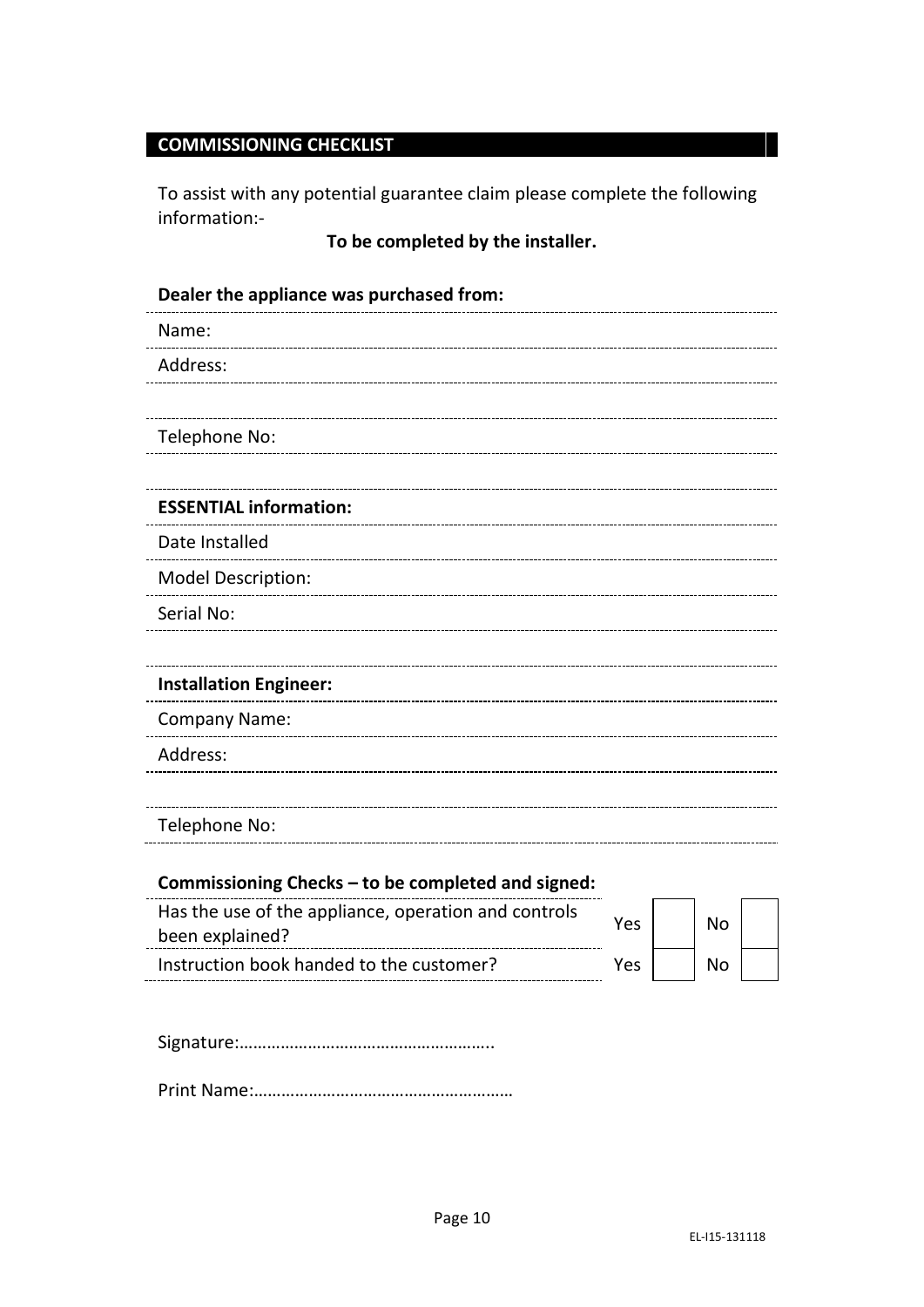#### **CONTROL PANEL**

Fig.4 EL Cooker control panel.

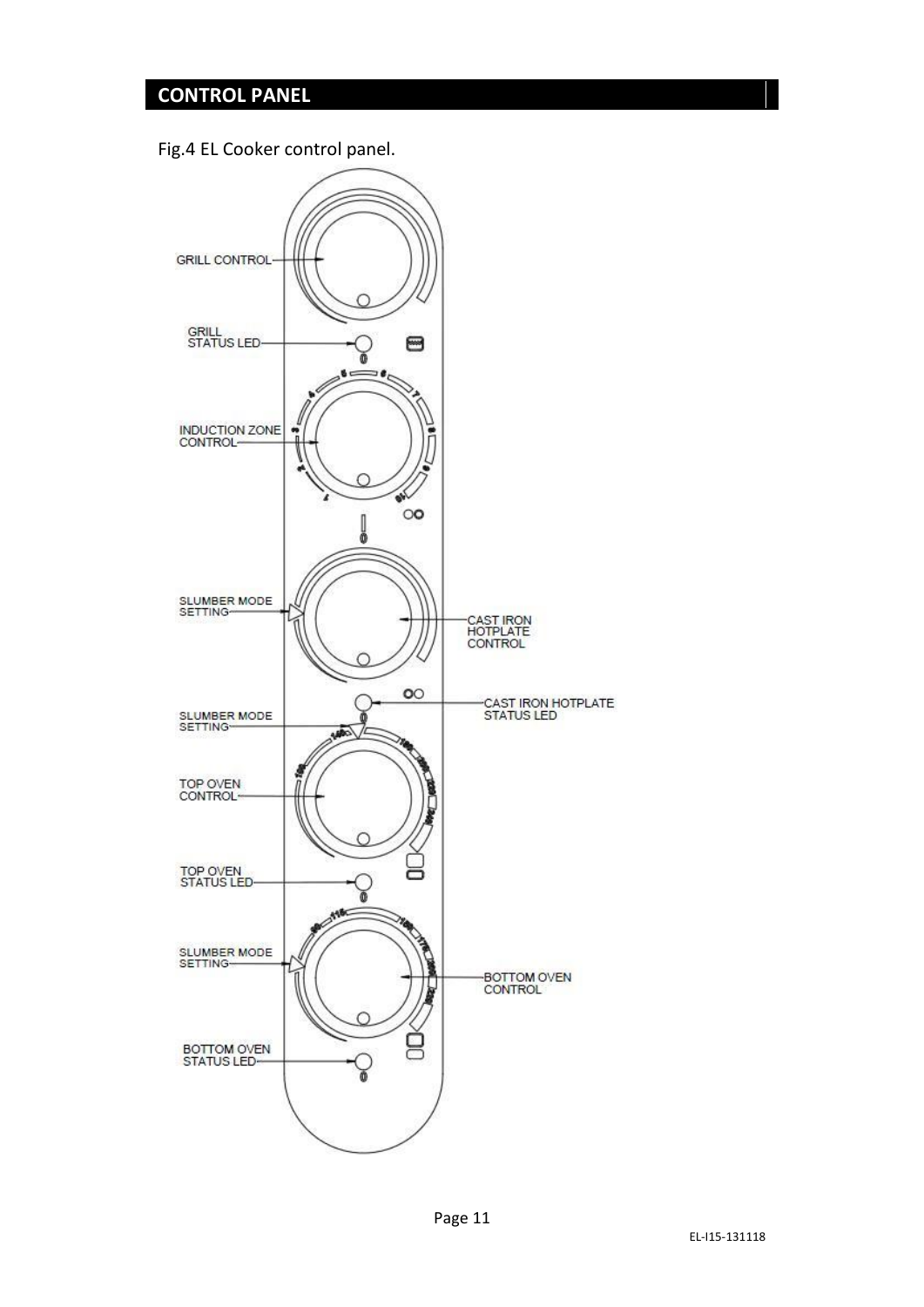#### **OVENS, GRILL, WARMING CUPBOARD.**

The ovens work by modulating the power between the cast iron hotplate, the top oven, the lower oven and the plate warming cupboard. If both ovens and the hotplate are on, the cooker will modulate the power to reach the selected temperatures, but if only one oven or the hotplate is turned on it will heat up more quickly.

The cooker is designed to be used on slumber mode for the majority of the day giving off a constant background heat and can then heat up quickly to the required cooking temperatures when required.

> The cooker consumes less than 1kW in slumber mode at a room temperature of 18°C.

**NOTE** 

The top and bottom oven are controlled thermostatically and the temperature markings on the controls are in °C. To switch one of the ovens on, turn the corresponding knob clockwise to the desired temperature. The indicator light will glow red to show that the oven is heating up and will glow green when the oven has reached selected temperature. Similarly when the control is moved to a lower temperature the red light will flash until the oven has reached the selected temperature, once the selected temperature is reached the LED will glow green again. The control shows a red flashing light after the oven has been switched off to indicate residual heat.

#### **The top oven**

This oven has a patented 3kW wrap around element and a 3kW grill element. **The grill is a full width grill and takes priority over the top oven control.** The Top oven and grill can never be on together, if the grill control is on at any position, then the top oven will not work until it the grill is switched off.

The thermometer in the top oven door is only a guide to actual oven temperature. The reading will be incorrect when the door is or has been opened and will recover once the door closed.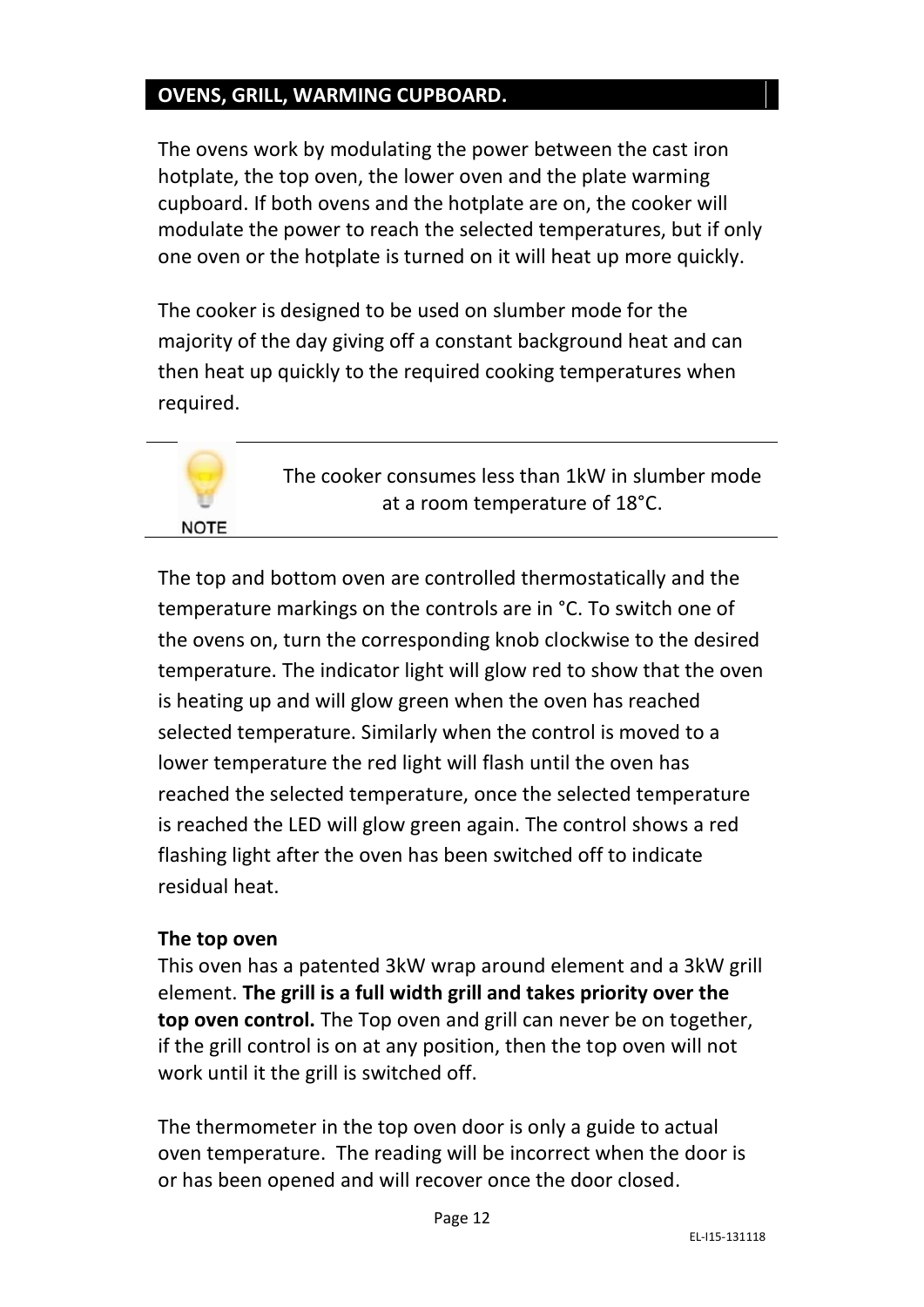#### **The lower oven**

This oven has a patented 3kW wrap around element and is used as a smaller capacity, high or low temperature oven.

#### **SAFETY POINTS**

- When using the oven shelves ensure they are placed correctly between the shelf runners.
- Always use oven gloves when removing food from either oven or the grill.

#### **The grill**

The grill has a 3kW element fixed in the top of the top oven. Turn the control clockwise to turn the grill on and increase the temperature. The grill can take up to four minutes to reach full operating temperature from cold. The neon indicator will remain red for this time until the temperature is achieved. When grilling place the grill pan and wire shelf onto an oven shelf which is already pre-positioned height wise in the top oven. The grill pan should be handled using the tool provided, locate the tool around the rim then move to locate it in the centre of the pan

Fig 5. Grill pan.



#### **GRILL SAFETY POINTS,**

 When attaching the grill pan handle make sure it is in the middle of the grill pan,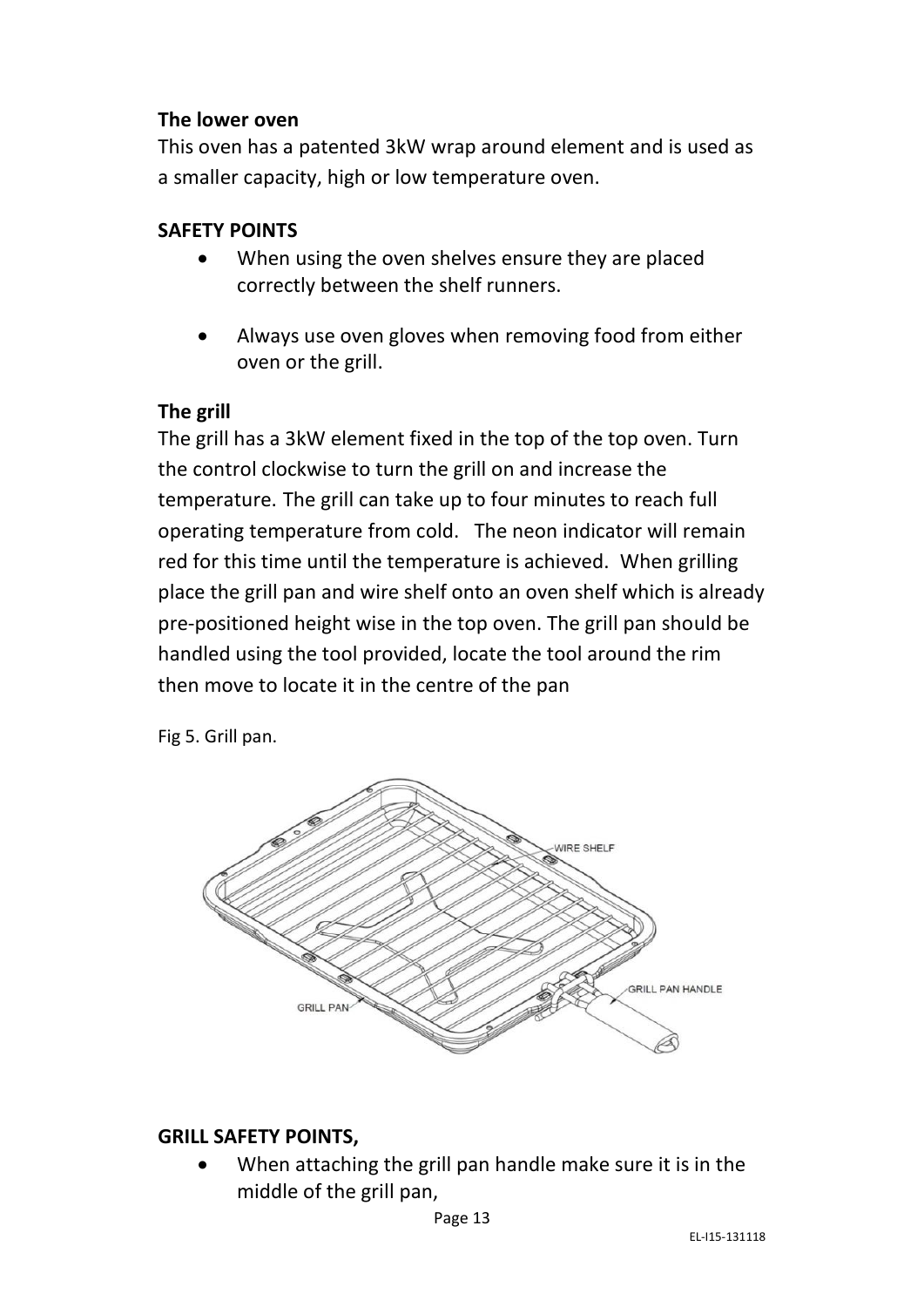- Do not leave the grill pan handle attached to the grill pan whilst grilling, as it will become hot. Use only when moving the grill pan,
- **Only operate the grill with the top oven door open.**
- Ensure the oven shelf height is correctly positioned before placing the grill pan on it.
- The towel rail may become **HOT** after long periods of using the grill.
- Do not place towels or any other items over the towel rail when grilling.
- Do not line the grill pan with Aluminium foil.

#### **The warming cupboard**

The warming cupboard is heated automatically when either of the ovens is switched on. The wire plate and cutlery basket sits inside the warming compartment and the temperature can reach up to 50°Centigrade. The plate rack holds up to six plates. Alternatively the cupboard can be used as a proving oven.



If the cooker is on for prolonged periods, any plates left in the plate warmer will become hot!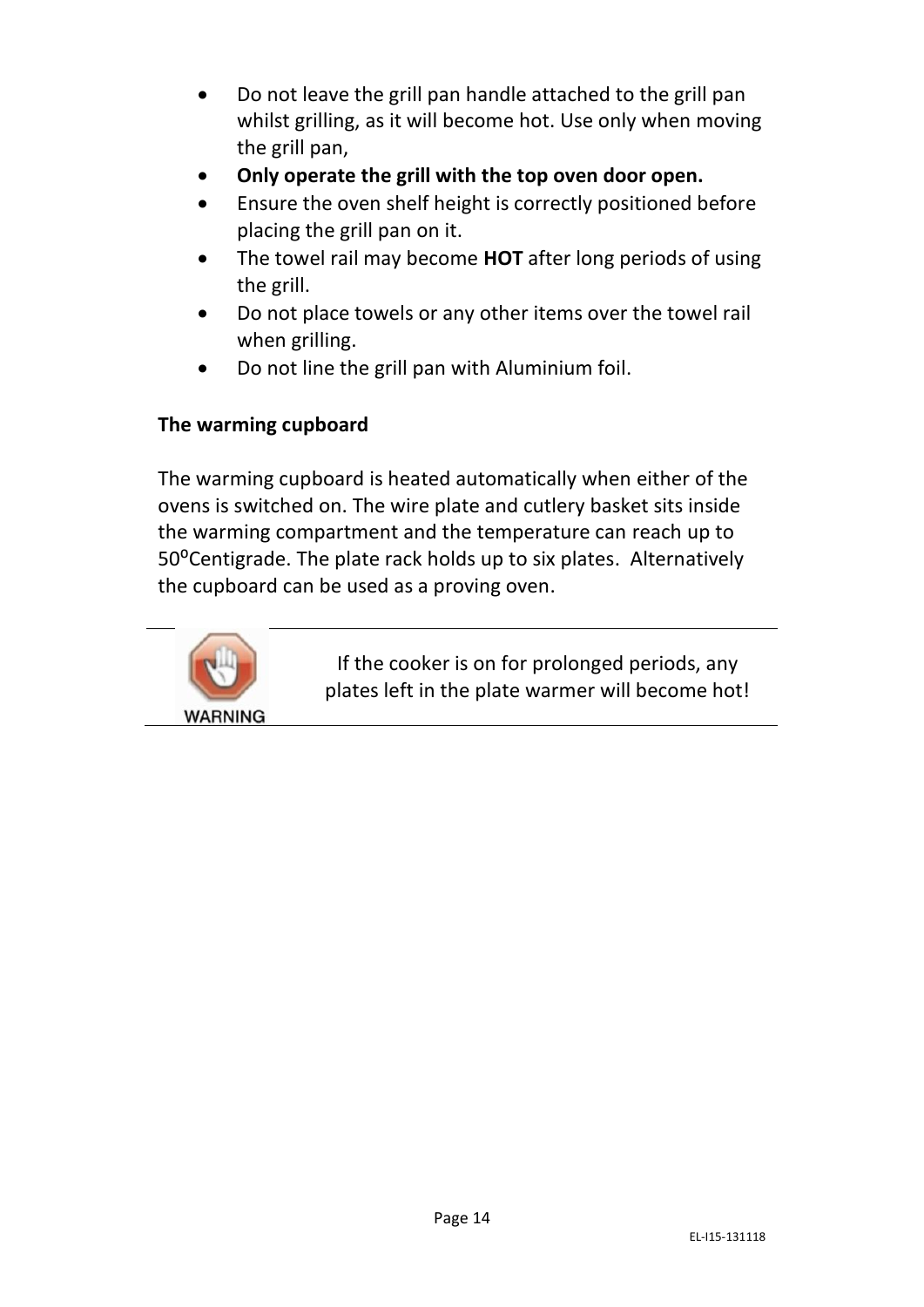#### **INDUCTION ZONE**

Induction cooking is a safe, efficient and economical cooking method. It works by electromagnetic vibrations generating heat directly in the pan, rather than traditional electric hob technologies that indirectly heat though a glass surface or metal plate. As a result of the induction technology, the glass surface only heats up due to heat transfer from the pan.



Before using the induction zone, read this guide, taking special note of the 'safety warnings' section.

#### **Choosing compatible Cookware**

Induction hobs require cookware that is magnetic. New pans suitable for induction cooking will be marked 'Induction' or with the symbol shown in fig 8. These can be easily checked with a magnet.

Only use cookware with a base suitable for induction cooking. Look for the induction symbol on the packaging or on the bottom of the pan, see Fig. 7.

Fig. 7



Induction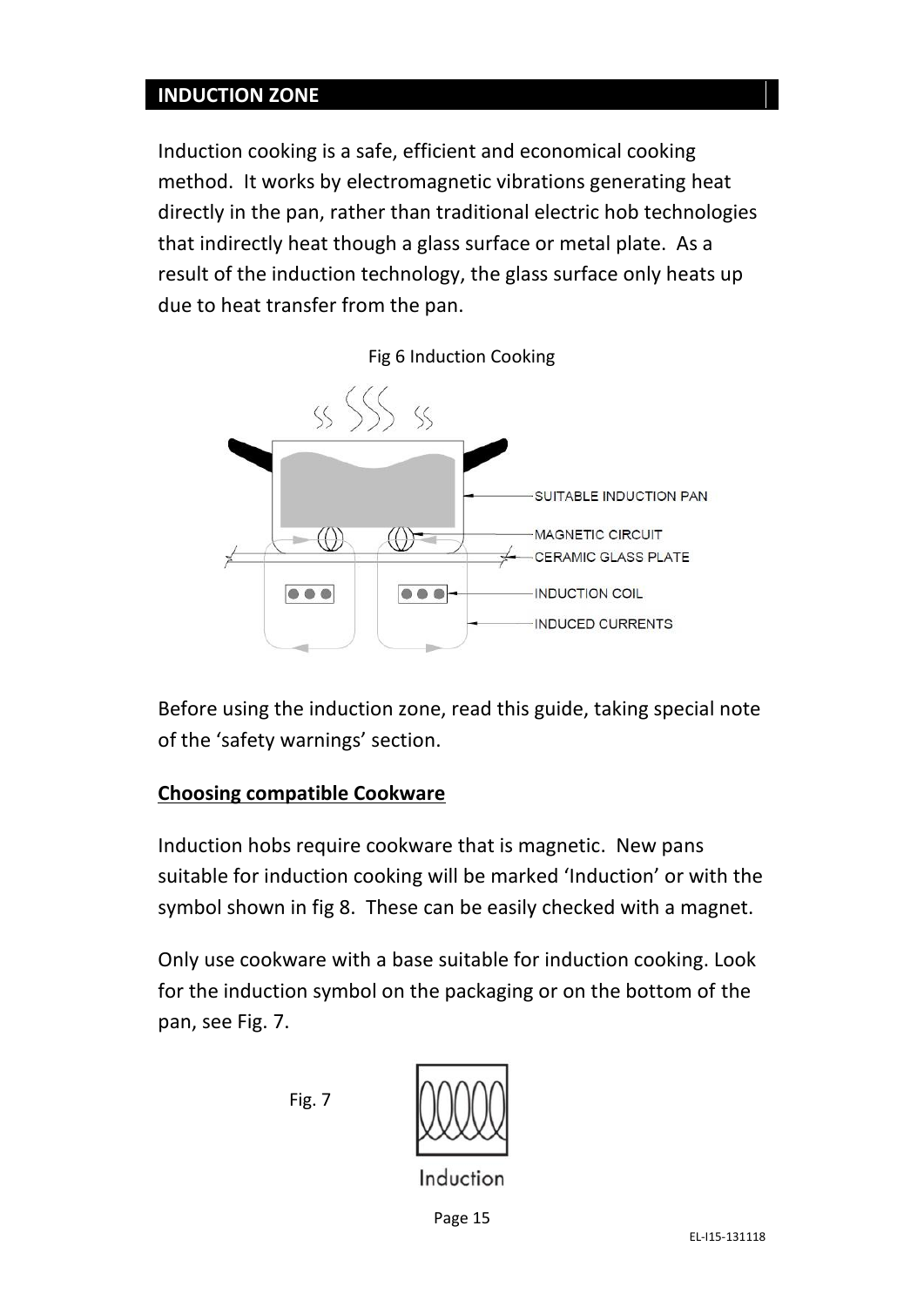• Most homes will already have cast iron or stainless steel pans that will be suitable. You can check whether your cookware is suitable by carrying out a magnet test. Move a magnet towards the base of the pan. If it is attracted, the pan is suitable for induction.



• Cookware made from the following materials is not suitable: pure stainless steel, aluminium or copper without a magnetic base, glass, wood, porcelain, ceramic, and earthenware. Some aluminium pans available have a magnetic core inserted in the base which will make them suitable. Esse do not recommend these pans as they have been known to cause issues with induction hobs.

Pans should have a thick flat base. Do not use cookware with jagged edges or a curved base.



Make sure that the base of your pan is smooth, sits flat against the glass, and is the same size as the cooking zone. Pots less than Ø145 mm could be undetected by the hob.

You can use multiple pans on the induction zone, but one pan must always be covering the centre of the glass.

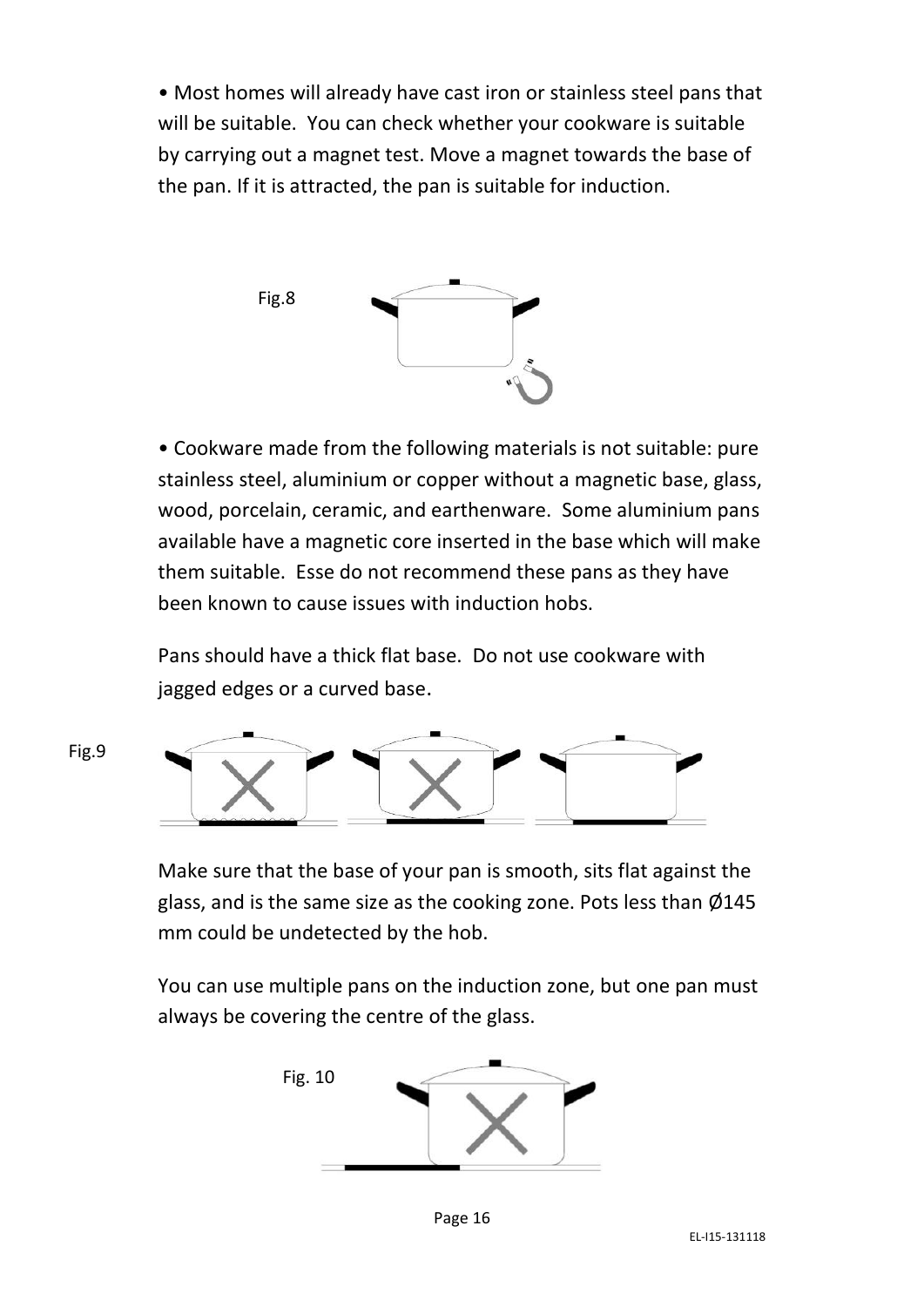Always lift pans off the induction hob  $-$  do not slide, or they may scratch the glass.



#### **Using your Induction Hob**

The induction zone works on a separate power supply and as such does not have a slumber mode setting but is an on demand hob. Induction zone specifications are Ø330mm with a 2kW element.

The Induction unit has 9 power settings and a timed full power boost setting (P).

| LEVEL       | <b>POWER</b> | LEVEL | <b>POWER</b> |
|-------------|--------------|-------|--------------|
| Booster "P" | 2000W        |       | 700W         |
| q           | 1500W        |       | 500W         |
| 8           | 1300W        | 3     | 300W         |
|             | 1100W        |       | 200W         |
| n           | 900W         |       | 100W         |
|             |              |       |              |

| VEL     | <b>POWER</b> | LEVEL | <b>POWER</b> |
|---------|--------------|-------|--------------|
| ter "P" | 2000W        |       | 700W         |
| 9       | 1500W        |       | 500W         |
| 8       | 1300W        |       | 300W         |
| 7       | 1100W        |       | 200W         |
| 6       | 900W         |       | 100W         |

When selected, the boost function will deliver the full 2kW power for 10 minutes and then the induction unit will shut off. This cycle needs to be completed and the control knob turned to the (0) off position before another power level is then selected.

The minimum pan size for the induction zone is Ø130mm.

**NOTE** 

This Induction unit has a built in cooling fan which comes on when the induction unit is switched on and the temperature exceeds 50°C and will go off once the temperature drops below 45°C, regardless of whether the induction is turned on or off. When the unit is set to slumber mode, this should only take a matter of minutes however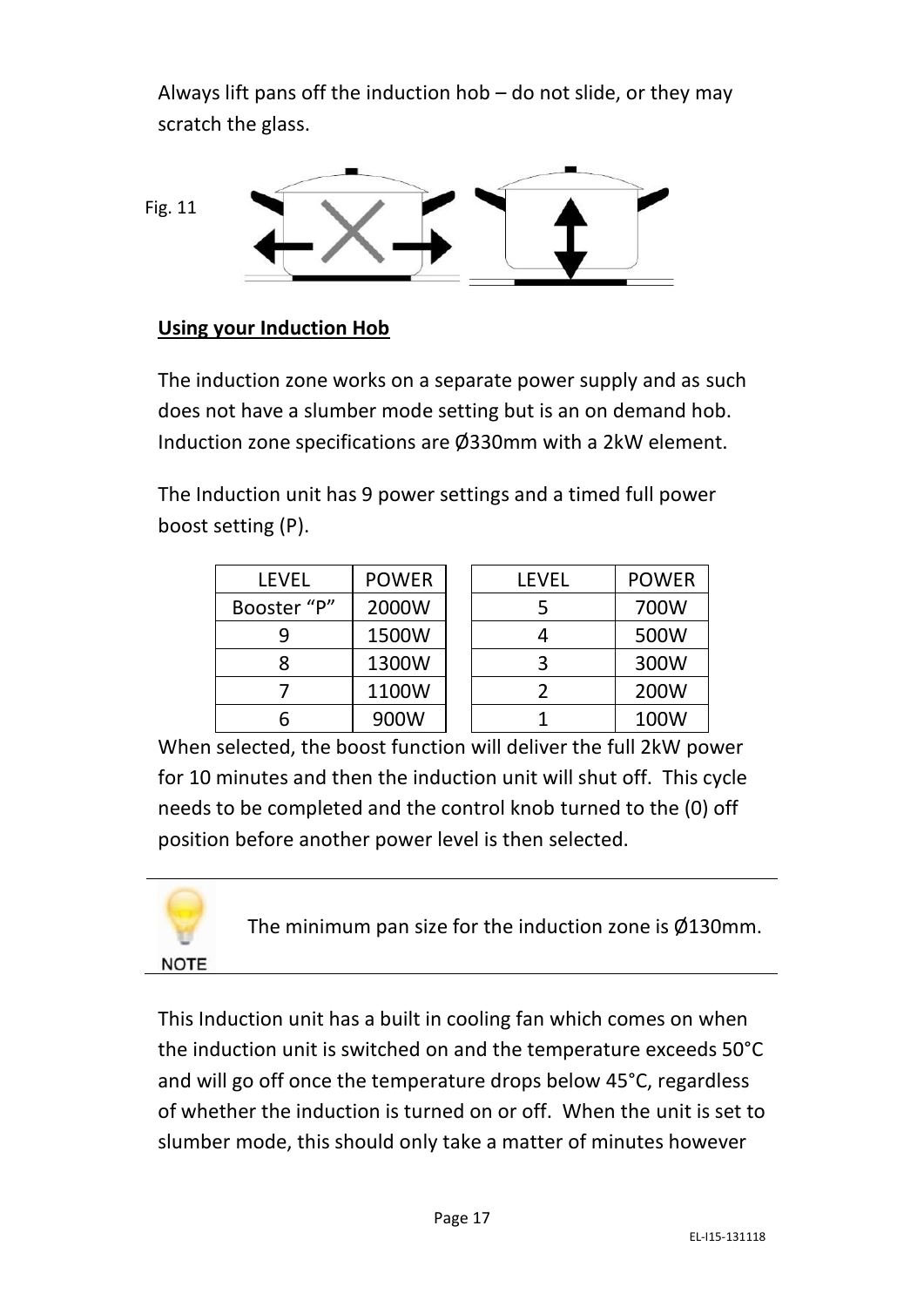when the cooker is at the higher end of the temperature scale (i.e. cooking) this can take longer to turn off.

- Never use utensils with rough bases.
- It is important that any spillage is dealt with before the hob is used again, otherwise it may become baked on.
- Do not place or leave an empty pan on the hob, nor put metal utensils or objects on or too near the hob as they may become hot.
- Remove any spillage of high sugar content, such as jam, immediately. Use a pan, which is large enough to prevent boil over or spillage.
- Before using the hob for the first time we recommend you clean the glass surface with ceramic hob cleaner and conditioner, such as Hob-brite. This applies a thin protective film to the hob, making it easier to clean and prolonging its life.
- It is essential to use pans suitable for induction cooking. These have to have a ferrous content, so cast iron and magnetic stainless steel are ideal but copper, aluminium and ceramic pans will not normally work.
- Never use the hob as a work surface as damage may occur to the smooth surface.
- The heat conserving lid should be left up after use to allow for better cooling.

#### **CAST IRON HOTPLATE**

The cast iron hob is Ø330mm and has a 3kW Element.

From the OFF setting it takes approximately 40 minutes to reach 400°Centigrade, or 31 minutes from 150°Centigrade to 400°Centigrade when in slumber mode. Heat up times were checked with the heat conserving lid down and at a room temperature of 18°C

Always use solid machined flat base pans to ensure the best contact on the hotplate and subsequent heat transfer. Cast iron pans usually work well.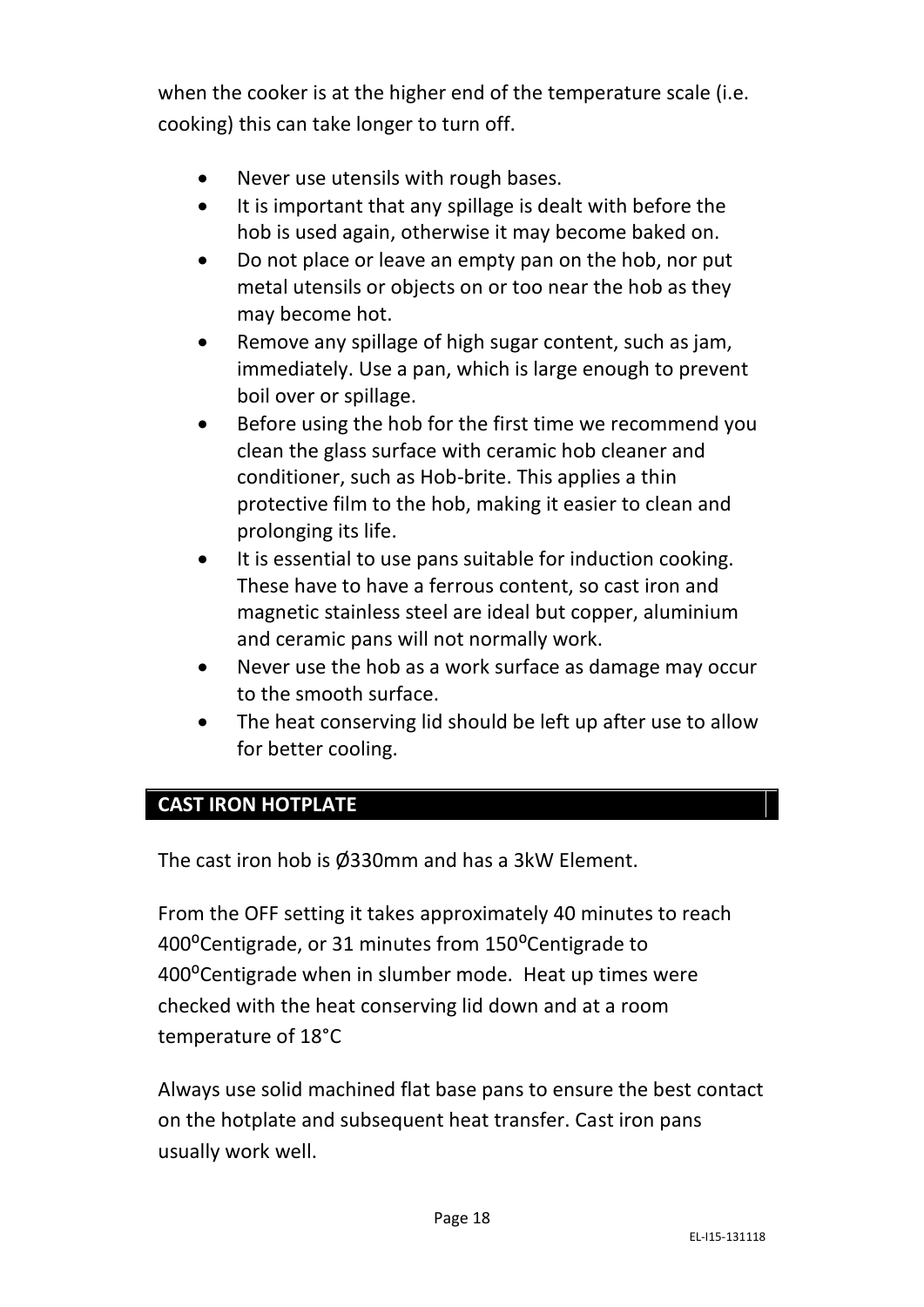- Never use utensils with rough bases.
- It is important that any spillage is dealt with before the hob is used again, otherwise it may become baked on solid and difficult to remove.
- Always keep the hotplate cover down when the hob is not in use to conserve energy.

#### **OVEN STEAM VENTS**

The EL cooker incorporates oven steam vents in both the top and lower oven.

The top and bottom oven steam vents are linked together and can be adjusted by either opening or closing the top steam vent on the top of the cooker.

Figure 12 shows the steam vent closed. When using the oven in this method, condensation can form on the inside of the oven door and run off when the door is opened.

Fig. 12 Top oven steam vent closed.



Figure 7 shows the steam vent opened. This operation is achieved by rotating the steam vent cover disc either clockwise or anticlockwise on the top of the cooker.

Fig. 13 Top oven steam vent opened.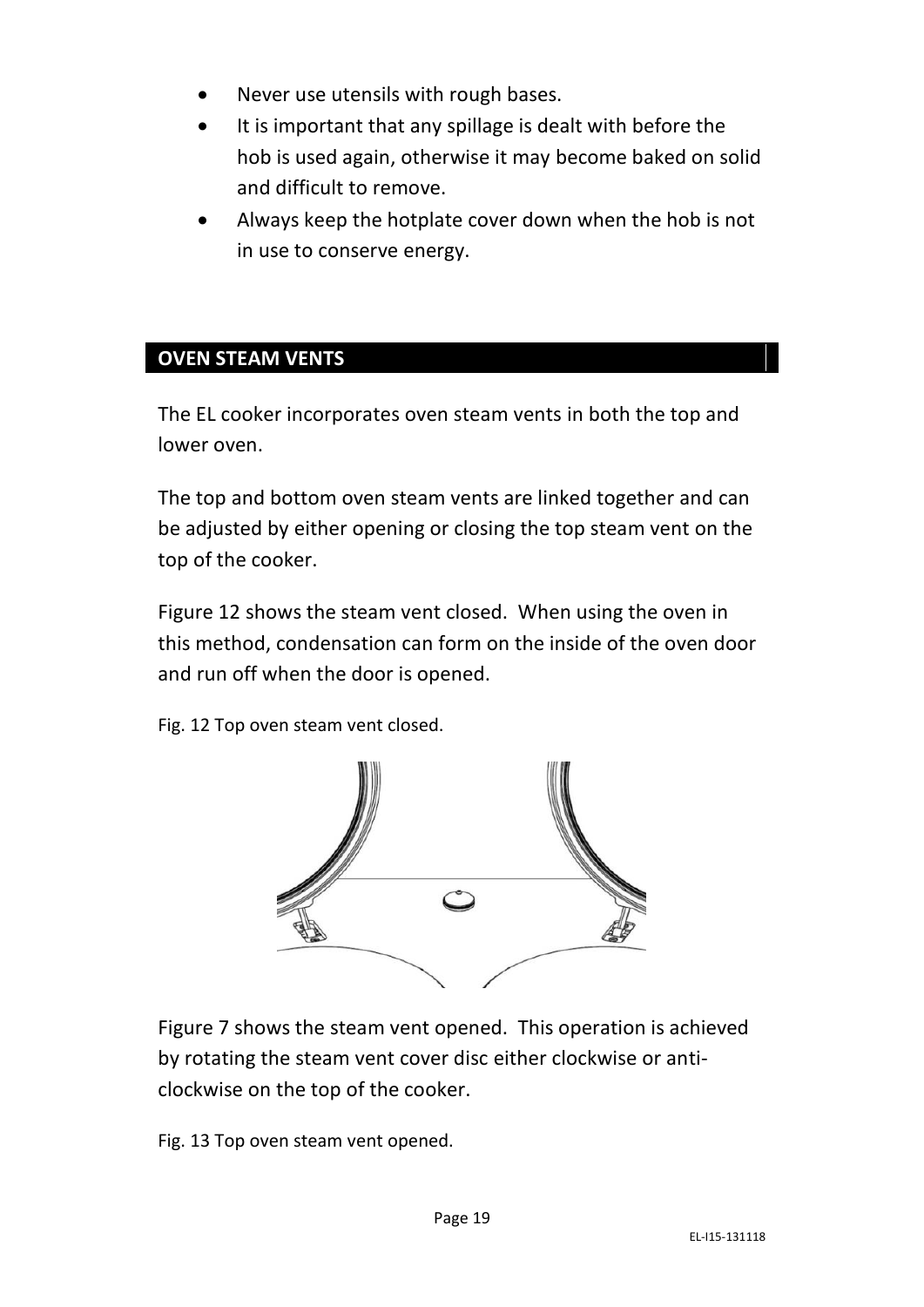

Steam is very hot and can burn. Care should be taken and a suitable protective oven glove or mitt be used whilst operating the oven steam **WARNING** vents.

#### **CARING FOR YOUR ESSE**

Your Esse cooker is very easy to keep clean.

The cast iron hotplate helps to keep its self clean, by carbonising cooking spills and splashes. Just brush off the carbon dust. For stubborn stains, don't be afraid to use a wire brush on the cast iron hotplate and inside the ovens.

Splashes and spills on the vitreous enamel should be wiped away as soon as possible, using a damp soft cloth. Micro-fibre cloths are especially good for this. Never use a cold wet cloth on any enamelled surfaces as the thermal shock can cause crazing.

If spills have become baked on to the enamel, use a soap filled pad, not too coarse, so as to avoid scratching enamel. DO NOT use oven cleaners.

Likewise the inner door panels and inner bolster lids can be cleaned with a cream cleanser or for more stubborn marks, a soap filled pad. The linings will show marks and discolour with use, but with regular cleaning will maintain its look for longer.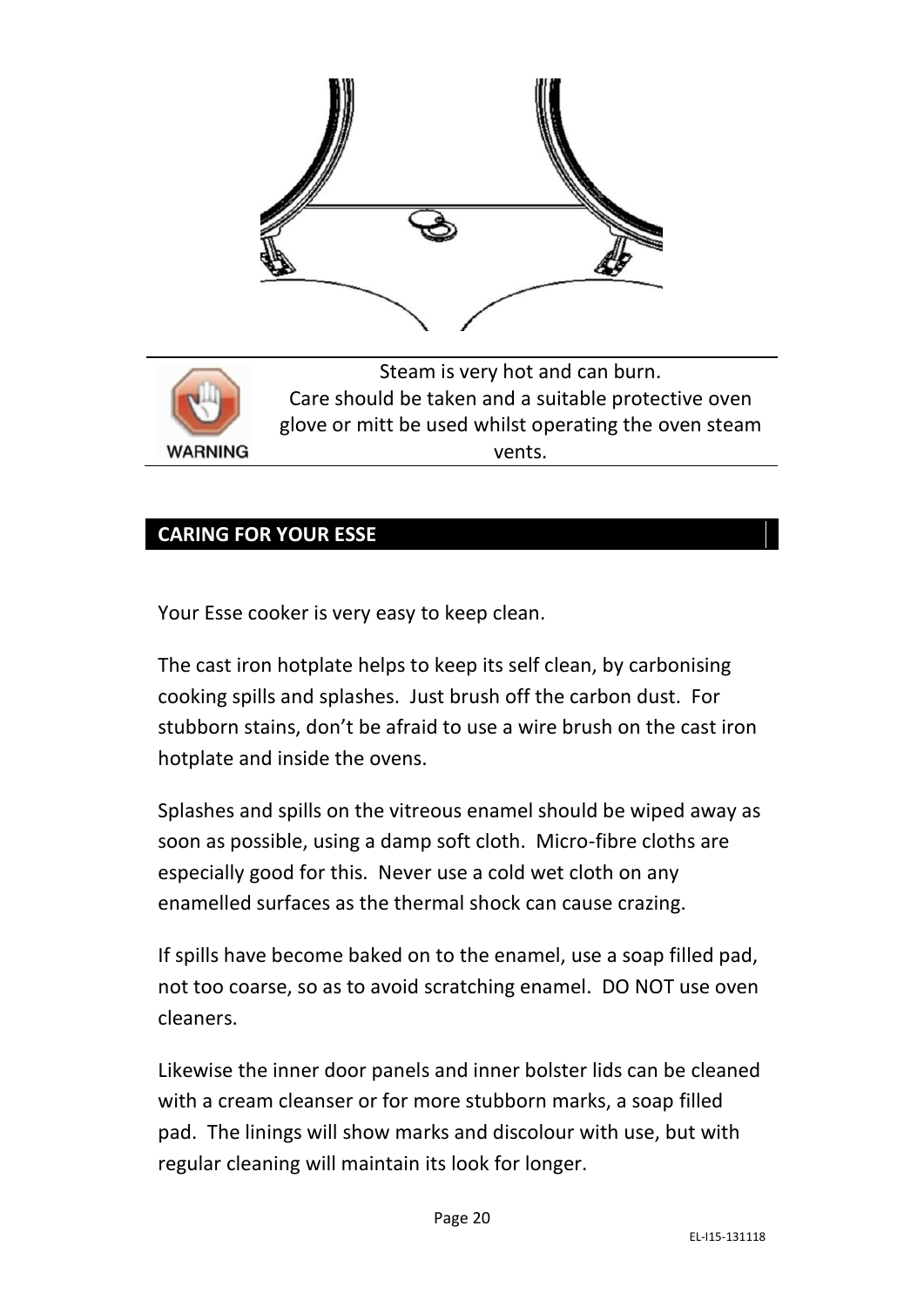The chromed bolster lids and handrail can be cleaned with a damp soapy cloth, followed by a wet cloth, finishing by polishing with a clean dry cloth.

The enamelled surfaces can be cleaned with glass cleaner to help get a good streak free shine. Any spillage of milk or fruit juices on to the enamelled surfaces must be wiped up straight away, as the acidity may stain the front.

Some components such as the side panels are powder coated (painted) and nothing abrasive should be used on them. Use a soap filled pad instead.

If the cooker is finished in the 'Matte Black' painted finish, additional care must be taken not to use any chemicals or abrasive cleaners. Use a light brush or lint free cloth instead.

If the cooker is not going to be used for an extended period of time, we advise that the cooker be cleaned thoroughly, the ovens and hotplate can be wiped over with a light coating of cooking oil, the bolster lids left up and the doors left slightly ajar.

During the life of your cooker it may be necessary to adjust the door handles and change the door ropes. The door handles can be adjusted using the adjustment screw on the lift up latch part of the handle. A video on how to adjust the door handle is on the Esse TV section of [www.esse.com.](http://www.esse.com/) Replacement door ropes can also be purchased for[m www.esse.com](http://www.esse.com/)

#### **EXTRACTION.**

An extractor may be used with this appliance. See your local Esse dealer or [www.esse.com](http://www.esse.com/) for details.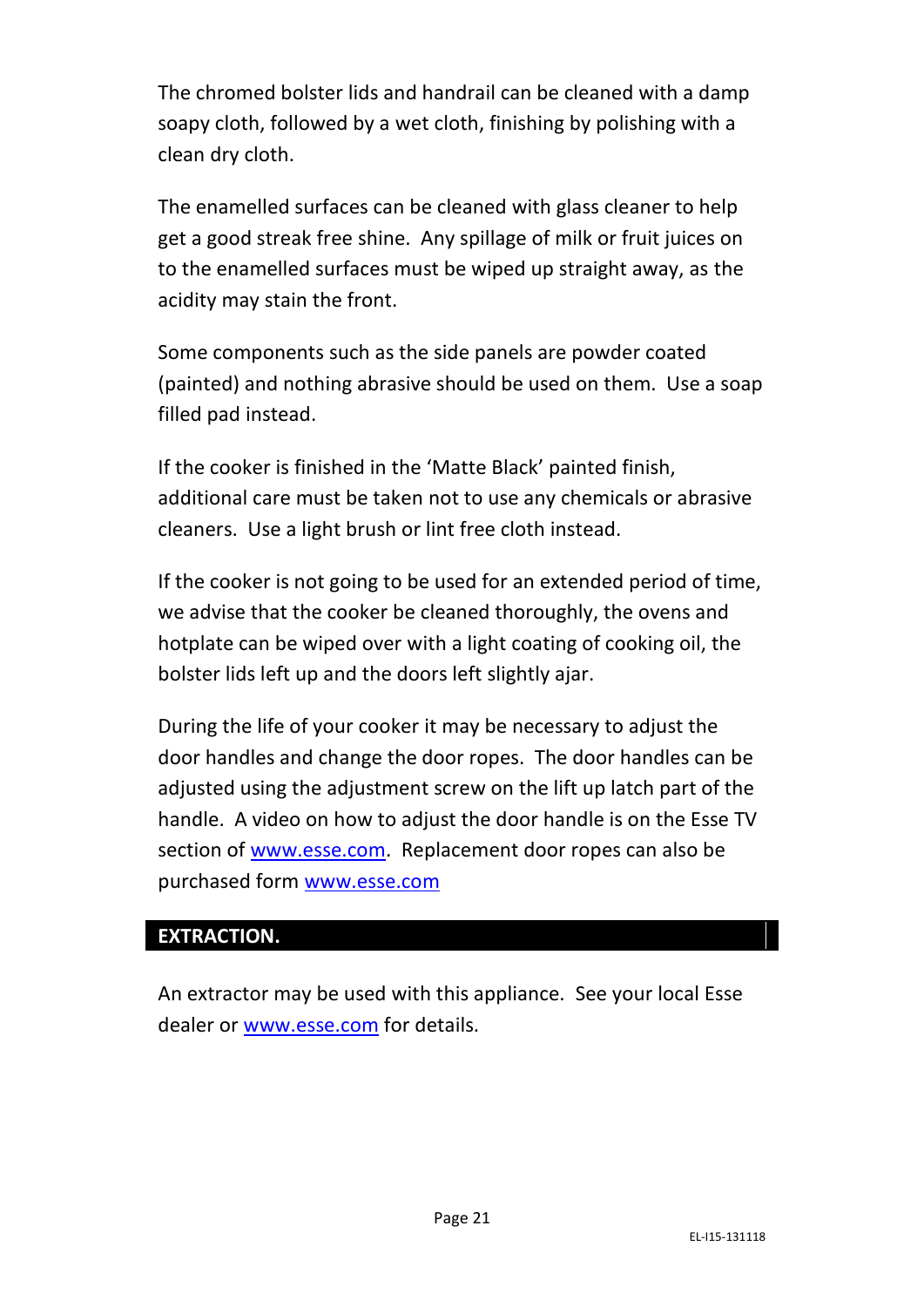#### **GUARANTEE.**

Your ESSE is guaranteed against defects arising from faulty manufacture for 2 years when supplied by an ESSE Specialist.

Upon registration of the warranty, ESSE will extend the guarantee period to 5 years from purchase. Your details must be registered with us by either returning the completed warranty card or by completing registration on-line a[t www.esse.com.](http://www.esse.com/) The warranty must be registered within 1 month of installation to qualify for the 5 year warranty.

The appliance must be only used for normal domestic purposes and in accordance with our instructions, be correctly installed and serviced.

#### **The guarantee does not cover:**

Installation

Wear and tear

Parts deemed to be replaceable or service parts including electrical components that may be replaced during the normal usage of the appliance.

Enamel damage caused by impact, spillage, water ingress or condensate attack from flue or by using unsuitable fuels.

This guarantee is personal to the original purchaser and not transferable.

Any stove or defective part replaced shall become the Company's property

#### **INTERMITTENT USE OF YOUR COOKER**

In the event of intermittent use and prolonged shutdown, it should be noted that in some circumstances enamel may be displaced due to ingress of damp. Whilst this is rare, it is most likely to occur in situations where the unused cooker remains in an unheated property. There is a layer (known as the ground coat) between the vitreous enamel surface and the cast iron. Ground coat is porous and if exposed (e.g. after a chip in the vitreous enamel coat), may allow damp to penetrate behind the vitreous enamel and spread through the ground coat. Surface oxidisation of the cast iron may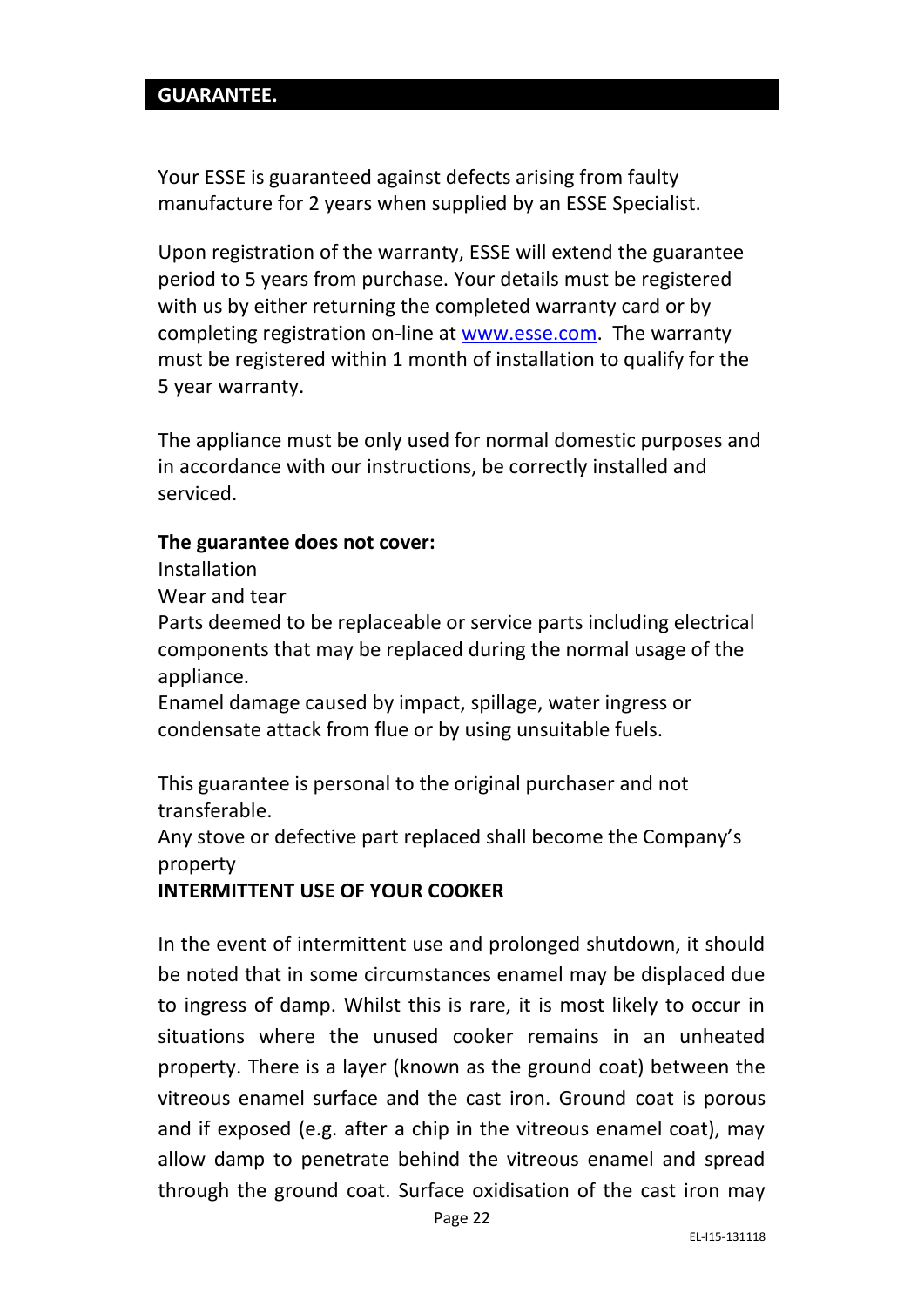thereafter occur, causing the vitreous enamel to fall off. Such damage will not be covered by your warranty. We recommend that a light coating of petroleum jelly be applied to any damaged areas when the cooker is not in use to help keep out the damp, in addition to following the 'caring for your Esse cooker' instructions on page27.

#### **CUSTOMER CARE**

In the event you should require spare parts, please order through your ESSE dealer or by contacting Esse via telephone (01282 813235) or our website, www.esse.com.

Should you have cause for dissatisfaction with your cooker, you should contact your ESSE dealer, who will, in most instances, be able to offer you immediate assistance. You will be required to give the following details.

- Your name, address and postcode.
- Your telephone/contact details.
- Clear and concise details of the fault.
- Model and serial number of the cooker (found on the inside panel of the bottom right hand oven door).
- Purchase date (please note that a valid purchase receipt or guarantee documentation is required for in-guarantee service calls).

We will then check that we have an accurately completed warranty card, if not then any work carried out may be charged.

We will assess the nature of the complaint and either send replacement parts for your dealer to fit, send an engineer to inspect & report, or send an engineer to repair. If the fault is not actually due to faulty workmanship but some other cause such as misuse or failure to install correctly, a charge will be made to cover the cost of the visit and any new parts required, even during the warranty period. Home visits are made between 08.30-1700 hrs Monday to Friday, and are arranged for either a morning or afternoon appointment.